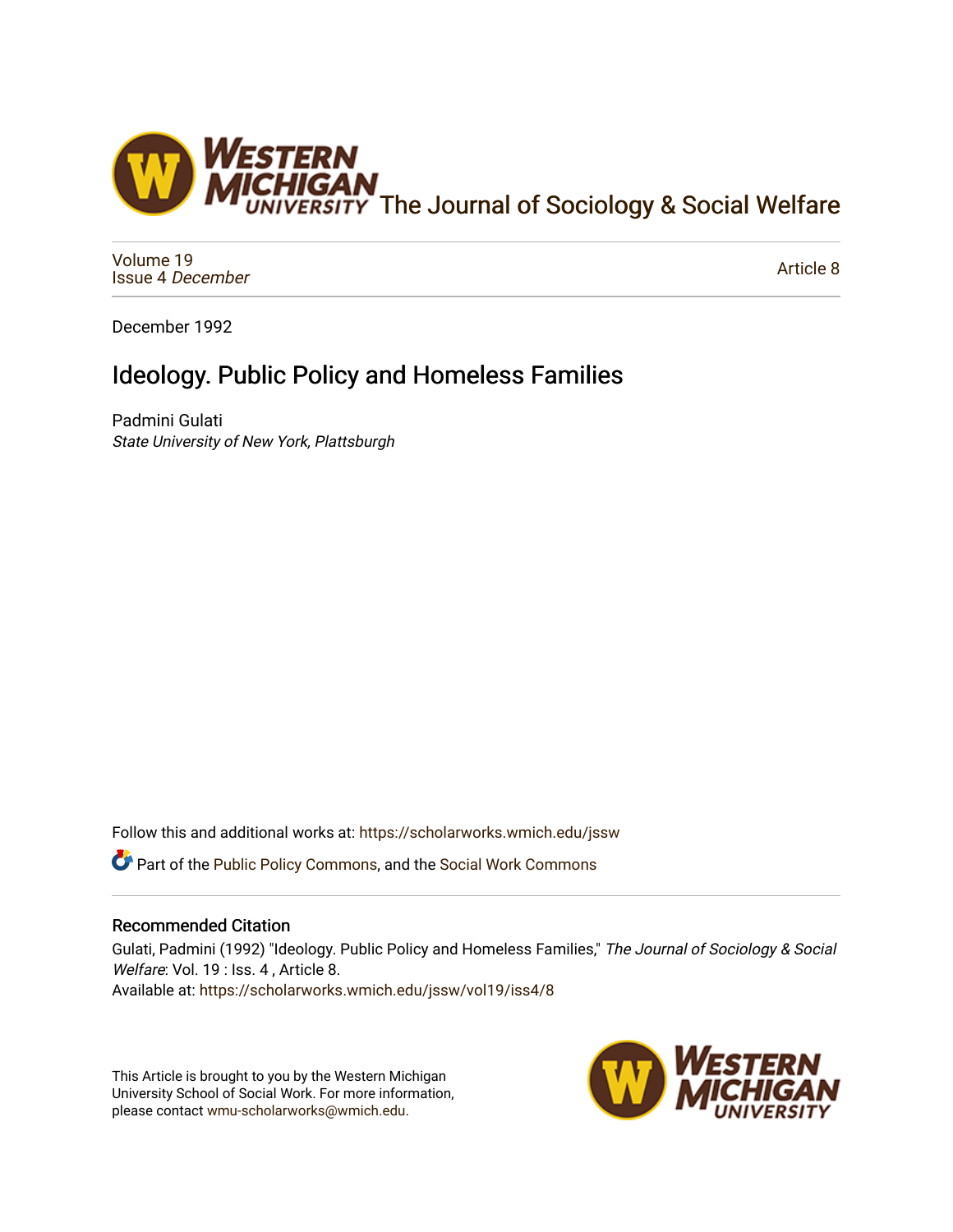# Ideology. Public Policy and Homeless Families

# DR. PADMINI GULATI State University of New York, Plattsburgh

*This paper was originally presented at the session of Ad hoc Committee on Housing and the Built Environment of the World Congress of Sociology held in Madrid. July 1990.*

#### Introduction

The Nineteen Eighties are perceived as a period of sustained economic growth and continued prosperity for most Americans. That decade also had its casualties. None are more striking and visible than the homeless, who congregate in the public buildings and plazas of major cities across the United States, the "new Calcuttas" of this affluent society. Homelessness in the United States does not follow the traditional pattern of homelessness found in third world societies. There homelessness is the result of rapid urbanization and migration. The underlying dynamics of homelessness in the post-industrial United States of the 1980s appear to be different. This paper will focus on one segment of the homeless: children and families, assessing the extent, characteristics and essential sources of their plight. This is a group that until recently has warranted special protection.

#### Dimensions

The actual numbers at first seem staggering. In New York City alone, half the 27,000 persons sheltered by the city in 1986, were children in families headed by a single-parent. Eighty percent of the families sheltered by the city were on welfare (New York Times. 1987.d). Most had doubled up with relatives or been evicted from their homes. The experts in the field are all agreed that the numbers are increasing. Before 1982, fewer than 100 families came into city shelters every month and usually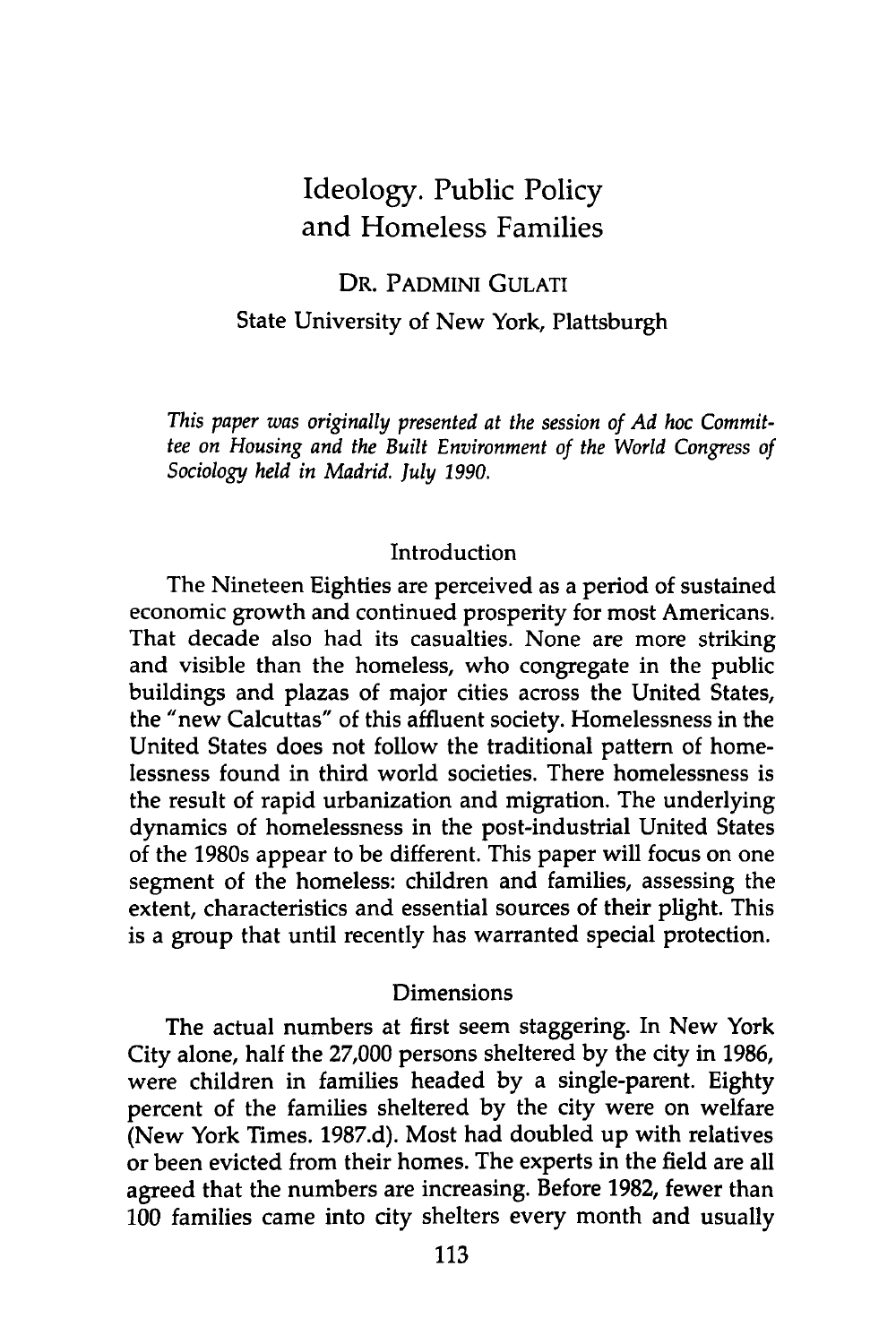stayed only a few weeks (Kircheimer. 1987). In **1986** there were 4,476 families in the city's shelter system and the average stay was about **8** months (New York Times. **1987.b). By** summer **1990,** despite huge expenditures **by** the city, the shelter population of homeless families was still around 4,000 and children constituted a larger fraction of the shelter population than unattached men (N.Y. Observer. **1991).**

### Changing Composition of the Homeless

Especially troubling for policy makers is the changing composition of the homeless population. The homeless today are no longer the Skid Row alcoholics and former mental patients that once made up the bulk of the homeless population. The new homeless are functioning adults and families with children. Another disturbing trend in the suburbs especially is the increasing number of working poor among the homeless (New York Times. 1987.e **& 1988).** The homeless today are far more heterogeneous than their Skid Row predecessors and many of them can be distinguished from the settled poor chiefly **by** their displacement.

Evidence of the rise in homelessness and the radical changes in the circumstances and composition of the homeless population raise disturbing questions regarding both the underlying causes of homelessness as well as the directions of public policy. Does homelessness represent a failure of public policy or is it only a symptom of a deep seated and pervasive economic malaise? What part, if any, do the characteristics of this population play in relation to their unsheltered condition? The extent of the problem and it's **highly** visible nature question some of the assumptions on which current public policy towards this population has been based.

Despite considerable evidence that lack of affordable housing is a cause of homelessness, all levels of government have in the recent past dealt with the problem as though it were crisis related, temporary in duration and best explained **by** the individual characteristics of the homeless themselves. Questions need to be raised as to why substantial resources are expended on solutions that would appear to be inadequate,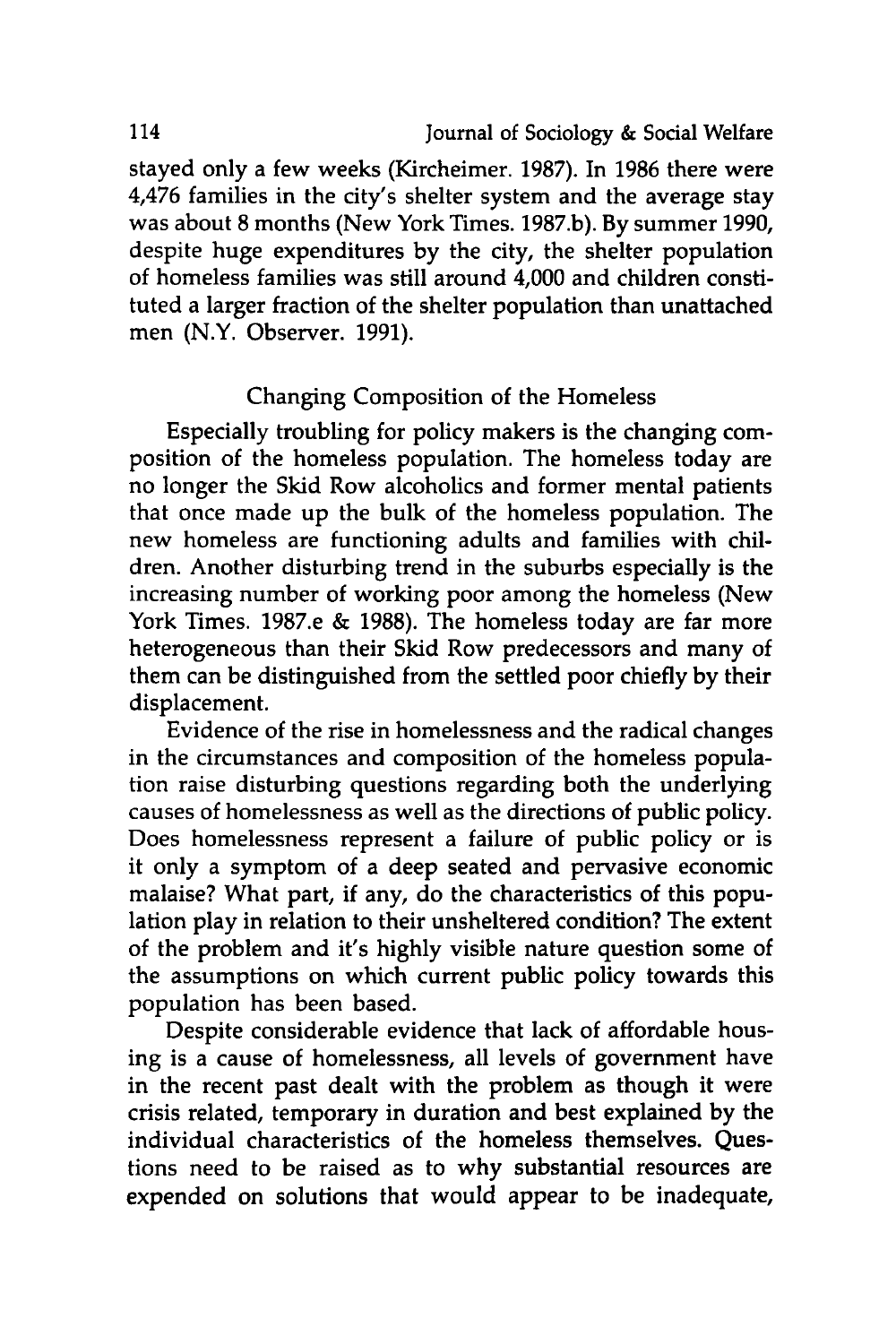#### *Policy and Homelessness* **115**

wasteful, destructive to the beneficiaries of aid and costly to the taxpayers. **Why** for example did New York pay **\$35,000** a year to shelter a family in a notorious welfare hotel (New York Times. 1986a), while restricting a similar family on welfare to a shelter allowance of perhaps a tenth of that amount? The mismatch between the assumptions on which public policy is based and the facts related to poverty and housing needs fuller exploration. Nor can the role of political ideology in fostering the disjunction between facts and policy be ignored.

### Problem Definition and Ideology

Homelessness did not catch the media attention until the beginning of the decade. Until then the problem had been perceived with some justification as being confined to middle-aged, white, male alcoholics and drug users (the Skid Row population of an earlier era). The rise in homelessness and the radical restructuring of the welfare state that began with the Reagan Revolution is no coincidence and the relationship between these two events needs further exploration.

Returning the responsibility for vulnerable and "at risk" populations back to the states, localities and private charities, with greatly diminished resources to accomplish these tasks was one thrust of the revolution. Conservative scholars like Murray, Meade and Gilder provided the philosophical underpinnings for this thrust (Murray. **1986:** Meade. **1989:** Gilder. 1984). Murray's book *Losing Ground,* which became the bible of budgetcutting conservatives, laid out the arguments very convincingly. He resurrected the centuries old principles that underlay the Poor Laws of England and the United States, namely that the distinction between the deserving and the undeserving poor should serve as the basis for public policy (Katz. **1990).**

**A** major theme of social policy in the Nineteen Eighties became the limits of social obligation towards the needy (Katz. **1990).** Meade argued that government entitlements **"by** expecting nothing in return shield **...** clients from the treats and rewards that stem from private society... particularly from the marketplace" (Meade. **1989).** The individual pathology or personal problems explanations were reincarnated to lend credence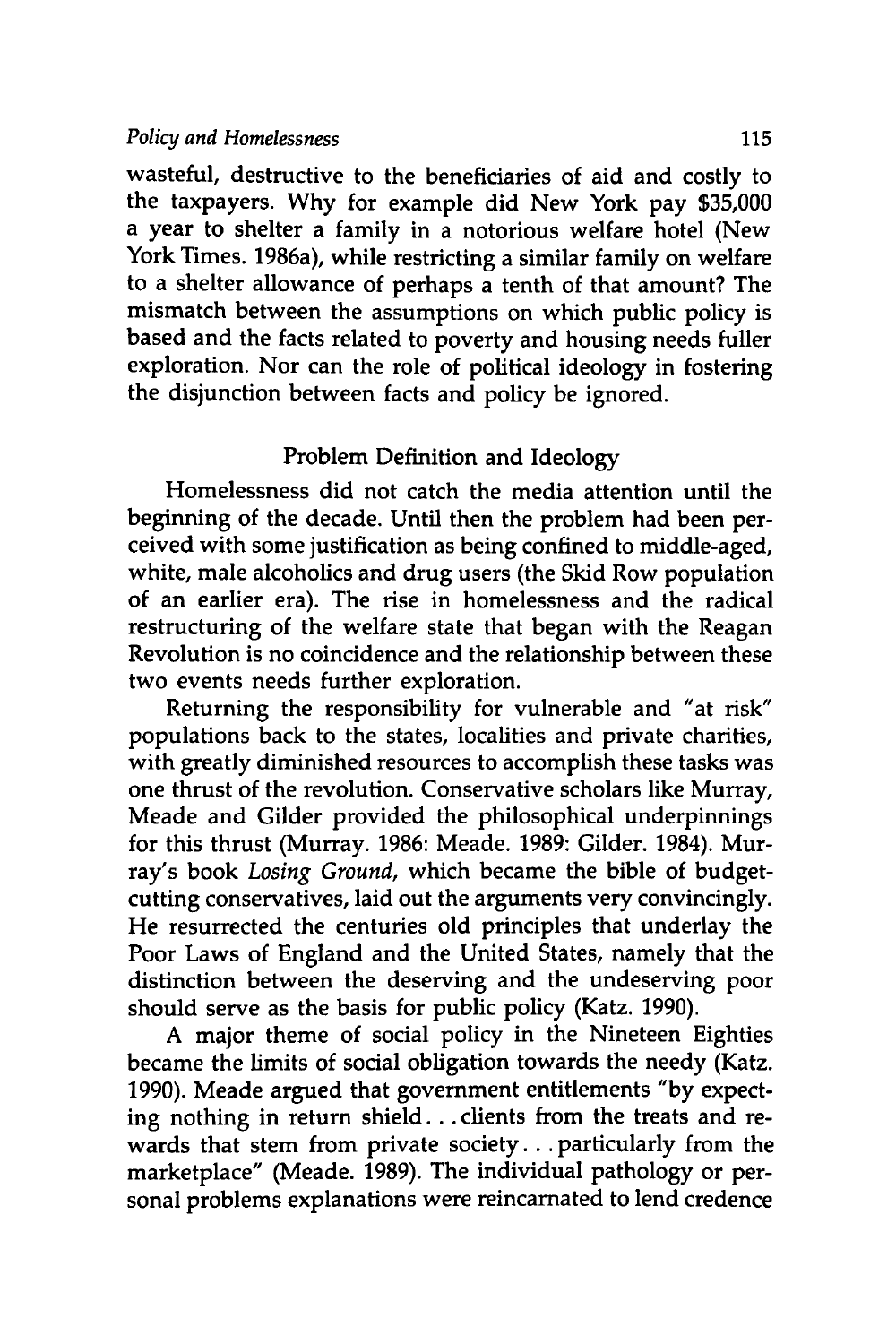to the changes in housing policy. Personal problems, according to this line of thought, create situations where people lack a place to live. When this doctrine is applied in homeless women and children they are classified not as victims of circumstances or structural conditions, but as individuals who have some responsibility for their fate. Thus homeless women and children are now defined as abused women and children or as members of dysfunctional families. Children are perceived as 'runaways' or 'throwaways'. Homeless families are also portrayed as turning to public shelters, not out of dire need, but because they wanted to improve their housing situation. The then mayor of New York asserted that 'some families are deliberately moving out of crowded apartments into hotels in the hope of getting city owned apartments' (New York Times. **1985).** Main **(1986)** sees the lack of affordable housing as at most a "necessary but not sufficient condition" for family homelessness. The function of the shelter system was not the protection of women and children from the elements, but relief from a tense and uncomfortable family situation of doubled up families. The rise in homeless families is a result of "voluntary failure on the part of families and their kin" (to meet their familial responsibilities)(Ibid).

Public policy towards the homeless in the 1980s appear comprehensible only if the individual pathology perspective and the evidence on which it rests are convincing. During the first wave of homelessness during the early Eighties many of the homeless did in fact exhibit characteristics that appeared to buttress "the individual pathology" view of the homeless. The behavior of these homeless was either so bizarre or their addictions so severe that they seemed unable to function in normal society. Landlords and family members could be excused for being unable to tolerate the behavior of such individuals and their actions in turning them on the streets could be condoned. The relationship between their increasingly visible presence on the streets and public policy seemed tenuous. Homelessness could also be blamed on the Community Mental Health movement that had denuded the huge state psychiatric facilities of their populations and ejected them into communities that were illprepared to receive them. Many of the homeless women in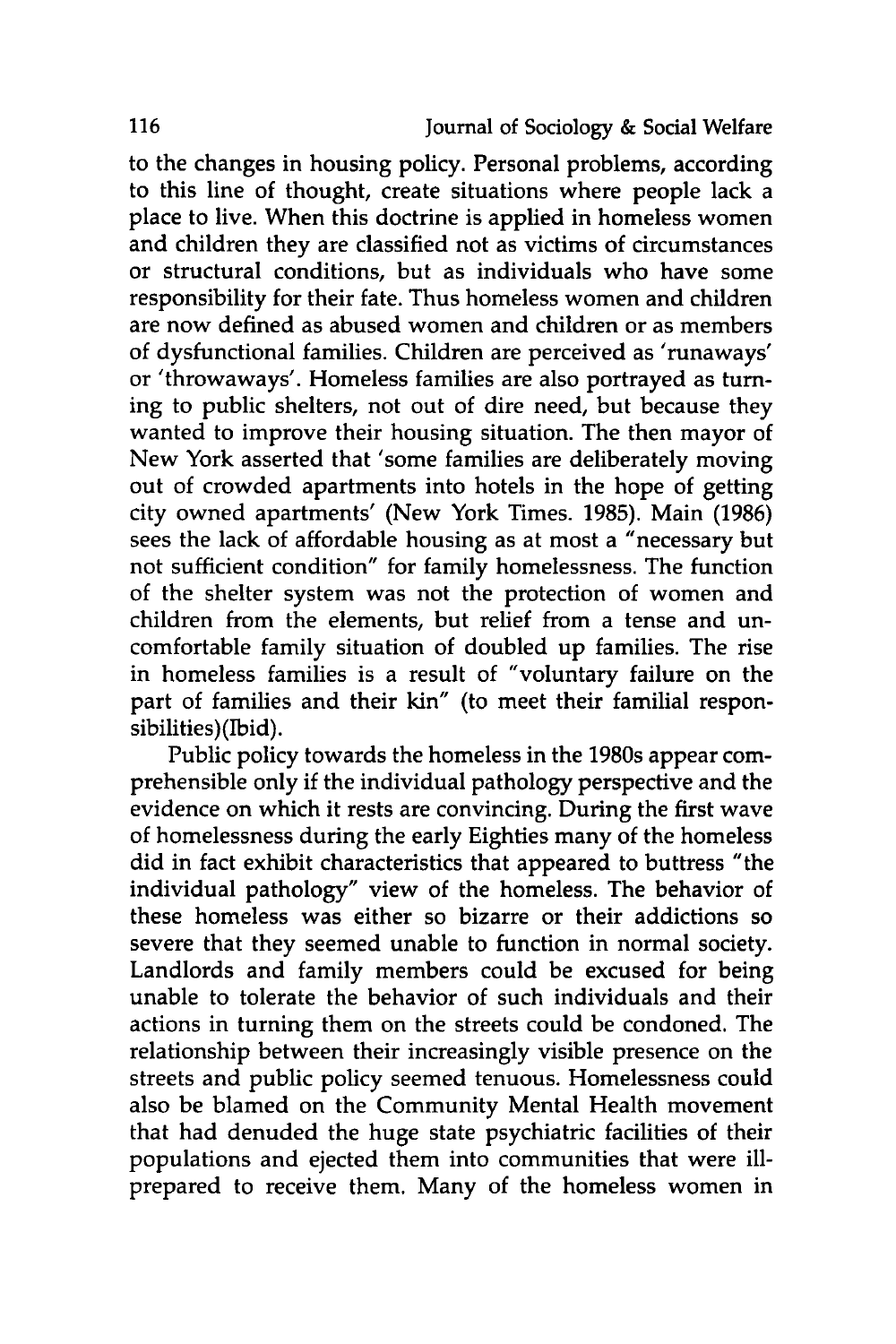the early period were single individuals who also exhibited symptoms of addiction or mental illness.

The early empirical research on homelessness which was mostly descriptive and focused on the characteristics of the homeless gave additional credence to this view. Many studies (Arce et aL **1983:** Lipton, Sabatini and Katz. **1983:** Bachrach, 1984: Fisher. **1986)** documented the high incidence of mental illness among the homeless, ranging from 30% (Roth and Bean. **1986)** to as high as **90%** in one study (Bassuk. 1984).

Despite the early evidence that appeared to support the individual pathology perspective, it is our contention that homelessness among families must be viewed within the broader context of the feminization of poverty and changes in welfare policy. If we adopt this view, the policies adopted in the eighties towards this population become indefensible.

# Policy prescriptions of the Nineteen Eighties

The conservative ideology regarding poverty when translated into public policy, had especially devastating impacts on low-income women and children. These impacts need to be examined in relation to a) income and access to low-income housing **b)** public solutions to family homelessness.

Poor women and children were among the first casualties of changes in federal social policies, which were embodied in the Omnibus Reconciliation Act of **1982.** The rise in poverty among single-parent households has been amply documented in the literature. The underlying reasons for this increase are not difficult to ascertain. In the implementation of fhe Omnibus Reconciliation Act, many of the working poor were removed from the Aid to Families with Dependent Children rolls, which resulted in sharp reductions in income. (Figure **1).** Those still on the rolls were affected **by** the cuts in the Aid to Families with Dependent Children program. Between **1970** and **1980,** the value of Aid to Families with Dependent Children benefits declined **by** about one-third in constant dollars (Katz. **1989:** see also Figure **3).** Aid to Families with Dependent Children recipients, even though presumably still covered **by** the social safety net, found it increasingly impossible to find housing in the private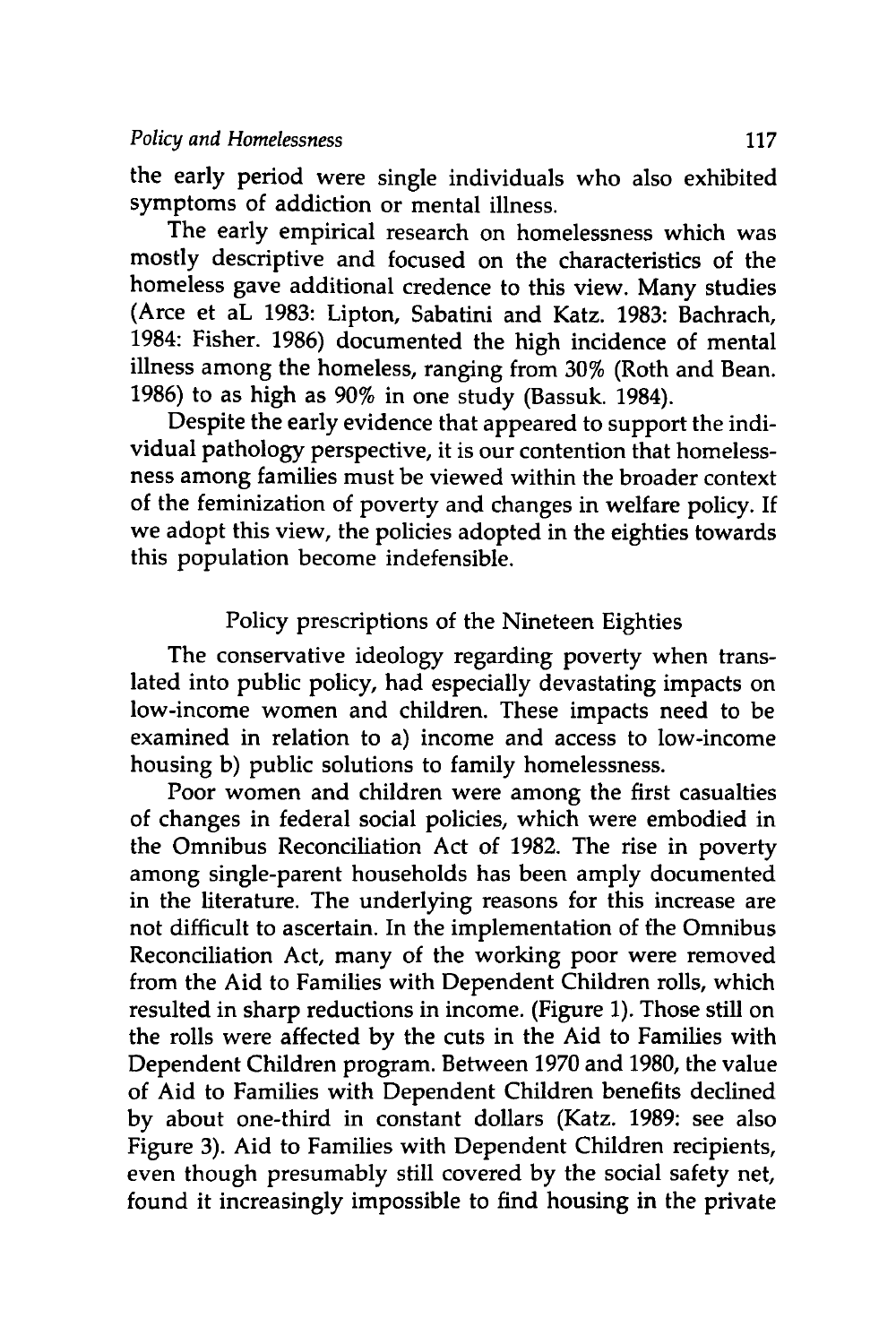Figure 1



*AFDC, Food Stamps & Poverty Line (July 1987)*

market. While the average value of benefits declined **by** 33%, since **1972,** shelter costs rose disproportionately (Public Welfare. **1989:** Figure 2). During the current recession several proposals are before legislators, that would cut these benefits further.

The lack of affordable housing for the poor is borne out **by** current research on the topic. New starts for all **HUD** lowerincome housing programs dropped steadily from **183,000** in **1980** to **28,000** in **1985.** Expenditures on housing were cut more deeply than for any other federal activity (Huth. **1990).** At the same time market forces operated to drastically reduce the stock of low income housing. Gentrification, urban renewal and the destruction or conversion of Single Room Occupancy hotels and the elimination of tax incentives to produce or maintain lowincome housing are blamed for this result. The convergence of reductions in benefits and the diminishing supply of lowincome housing are not unpredictable.

In most states HUD's fair market rent for housing is higher than the entire welfare grant for a **3** person family. In all but 4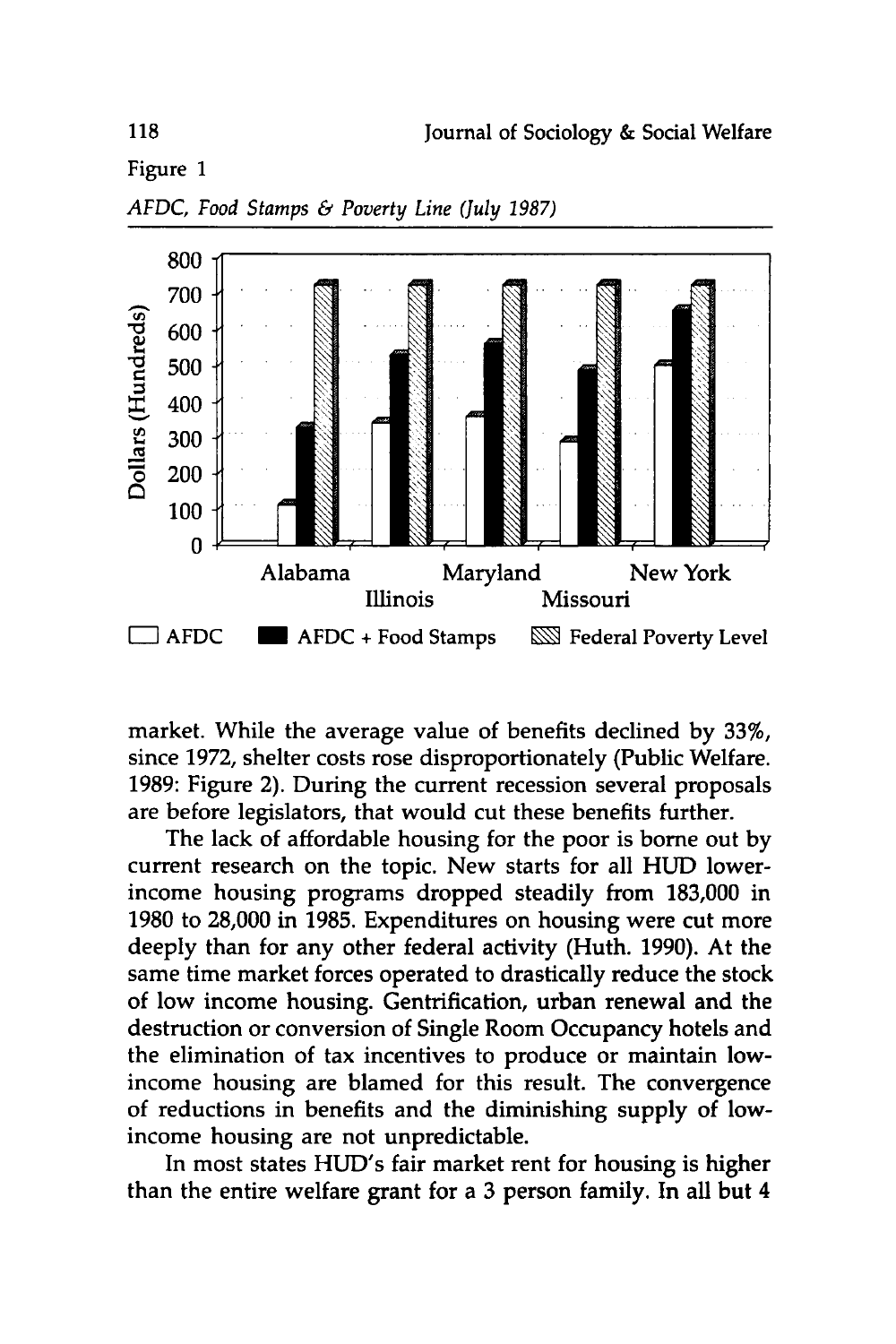#### Figure 2



*AFDC Benefits and Housing Costs (1989)*

states, the amount the federal government estimates is necessary to rent a modest 2 bedroom apartment in the least expensive metropolitan area in the state is more than **75%** of the entre Aid to Families with Dependent Children grant for a family of **3** (Children's Defence Fund. 1990: Also see Figure 2). Back-toback recessions and the administration's cuts in eligibility and benefits for welfare and disability programs resulted in rapid increases in very poor people at the same time that the numbers of affordable low-income housing units shrank dramatically. Low-income advocates were quick to point out the discrepancies between the numbers of poor people seeking housing and the numbers of available low-income housing units. By 1985 according to some estimates there were 8.1 million low-income households competing for about 4.2 million low-cost housing units, resulting a shortfall of about four million (Dolbeare. 1986).

The individual pathology thesis becomes unsustainable in light of this documentation, despite the early empirical evidence to the contrary. Skepticism regarding the deinsitutionalization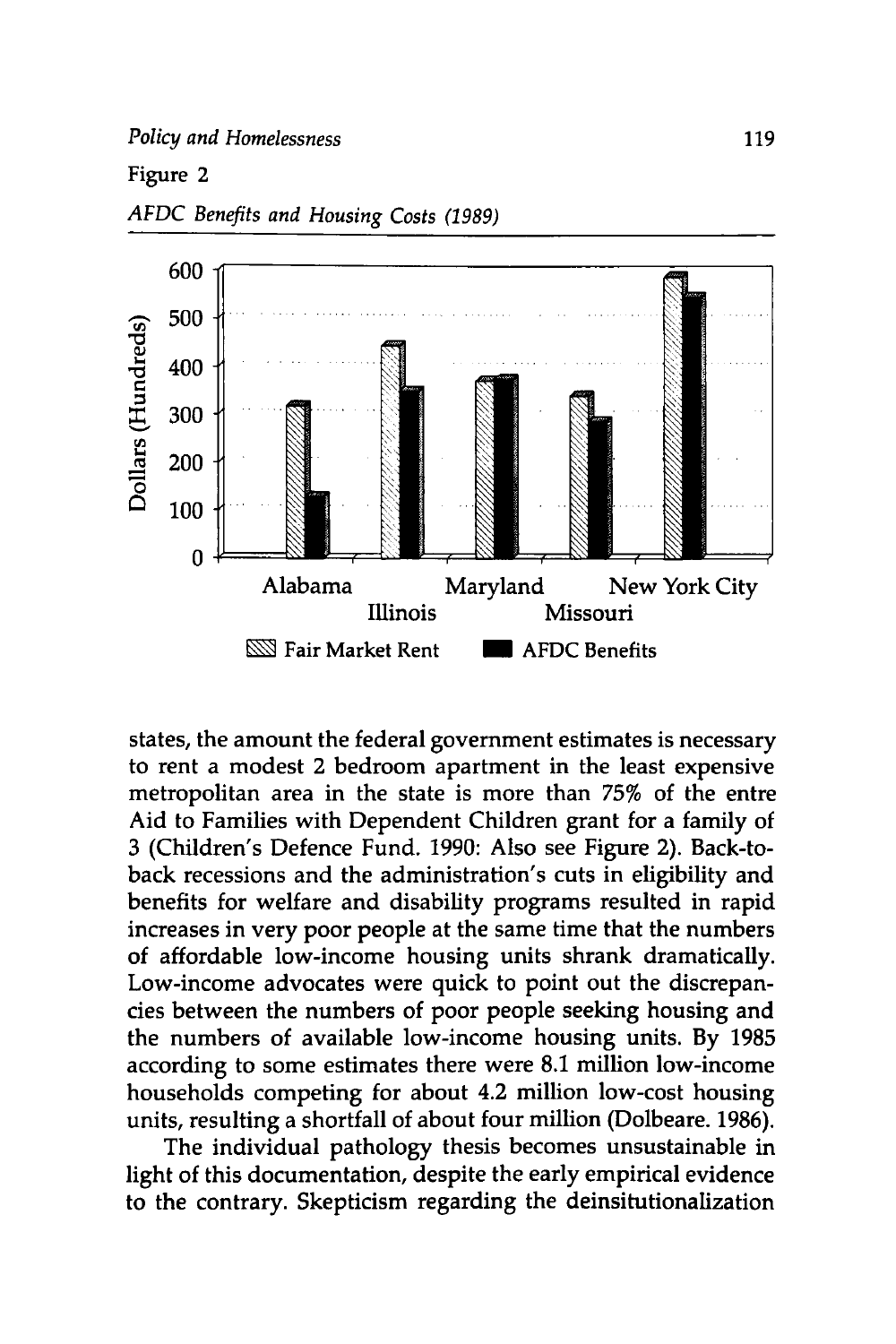Figure **3**





hypothesis surfaced in the literature and the media even in the early eighties. Between **1982** and **1989,** the media focused increasingly on the plight of homeless children and families. The New York Times Index did not have a special category for homelessness in **1982.** However, in the very next year the index displays **80** items under the homeless category, of which five dwelt on the plight of homeless women and children. **By 1988** one fourth of the 284 stories the New York Times ran on homelessness concerned children and their families. The sight of children living in cars and abandoned housing, in vivid color on the evening news, was upsetting to most people.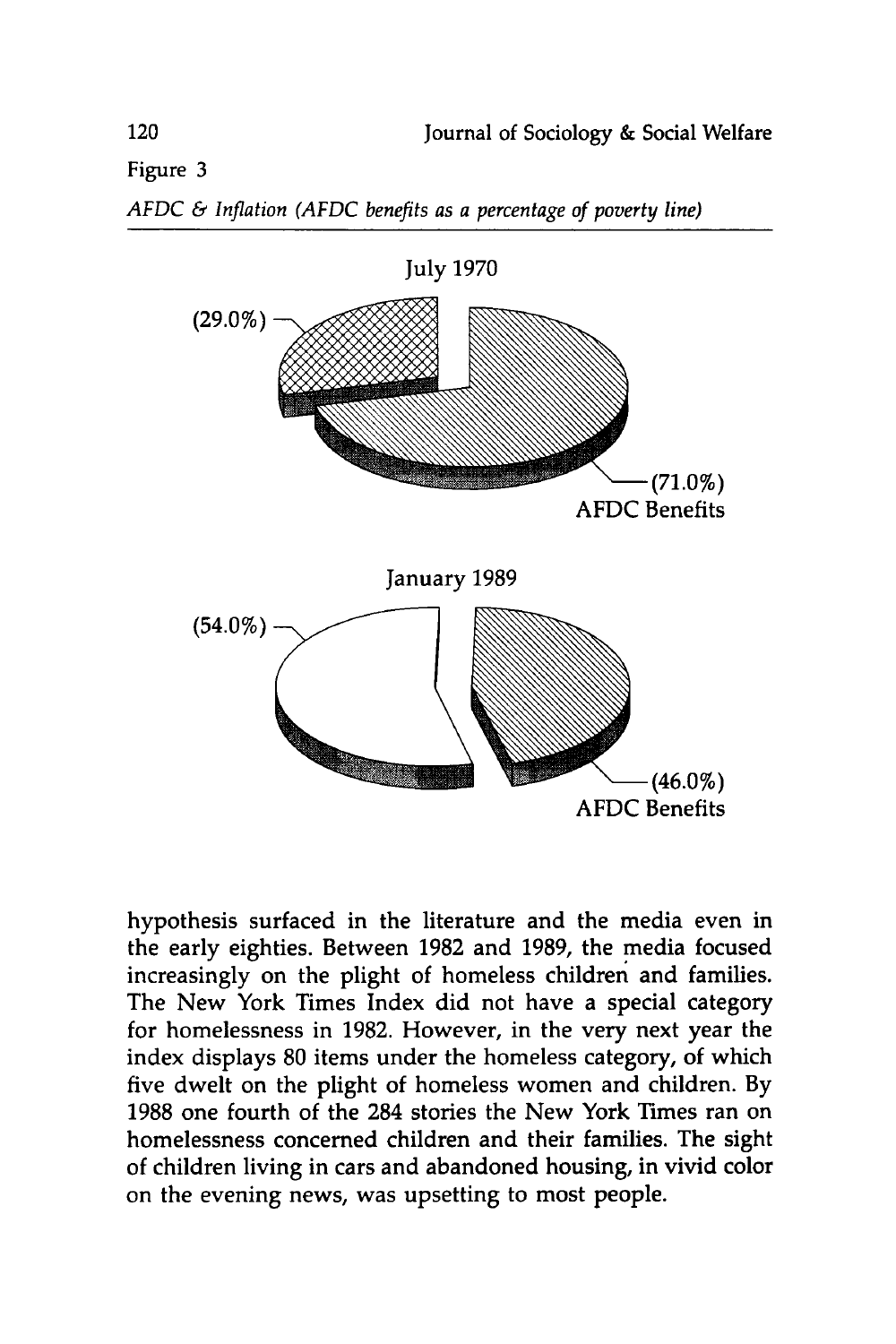#### *Policy and Homelessness* 121

The barrage of media coverage on the changing composition of the homeless, which now included intact families and the working poor shifted the nature of the dialogue on homelessness. Increasingly researchers focused on the structural nature of the problem (Huttman. **88:** Gilderbloom. **88:** Axelson and Dail. **87).** Disenchantment with the solutions offered **by** Reaganomics led some of them to take a closer look at the social policies of the Reagan era and their role in increasing poverty and homelessness. Others have claimed that the focus on the personal life situations of the homeless, deflects interest from an examination of the structural conditions which cause individuals and groups to become seriously disadvantaged. (Wilson. **1987).**

Researchers also challenged the basic premises of the individual pathology slant. The fact that a majority of the homeless are mentally ill does not in itself explain why their numbers are growing or why a particular individual joins their ranks (Brown and Krivo.1988). Nor is it a coincidence that homelessness is more common in settings in which housing is not affordable or unavailable, poverty is extreme, unemployment is high and social support is lacking. Would those with personal problems be less likely to be homeless under more favorable structural conditions? (Ibid). Could there be a confusion between cause and effect variables? As the mentally ill were joined **by** new populations on the street, there was a dawning perception that the issue of deinstitutionalization had obscured an issue that was primarily due to a lack of affordable housing. The new populations of homeless individuals, despite the stress of being without shelter appeared "normal" in most respects. Some of them even had regular jobs (New York Times. **1988).**

Within this context, the connections between family homelessness, the feminization of poverty and the breakdown of the social safety net were not hard to establish. The increasing numbers of single-parent households eking out an existence on meager welfare payments or marginal jobs had become a public issue. That some of them would slip through the cracks and join the homeless multitudes was almost inevitable.

The National Governor's Association Task Force sounded the alarm in explicit terms. "Over the grim statistics on homelessness looms the shadow of a housing crisis whose dimensions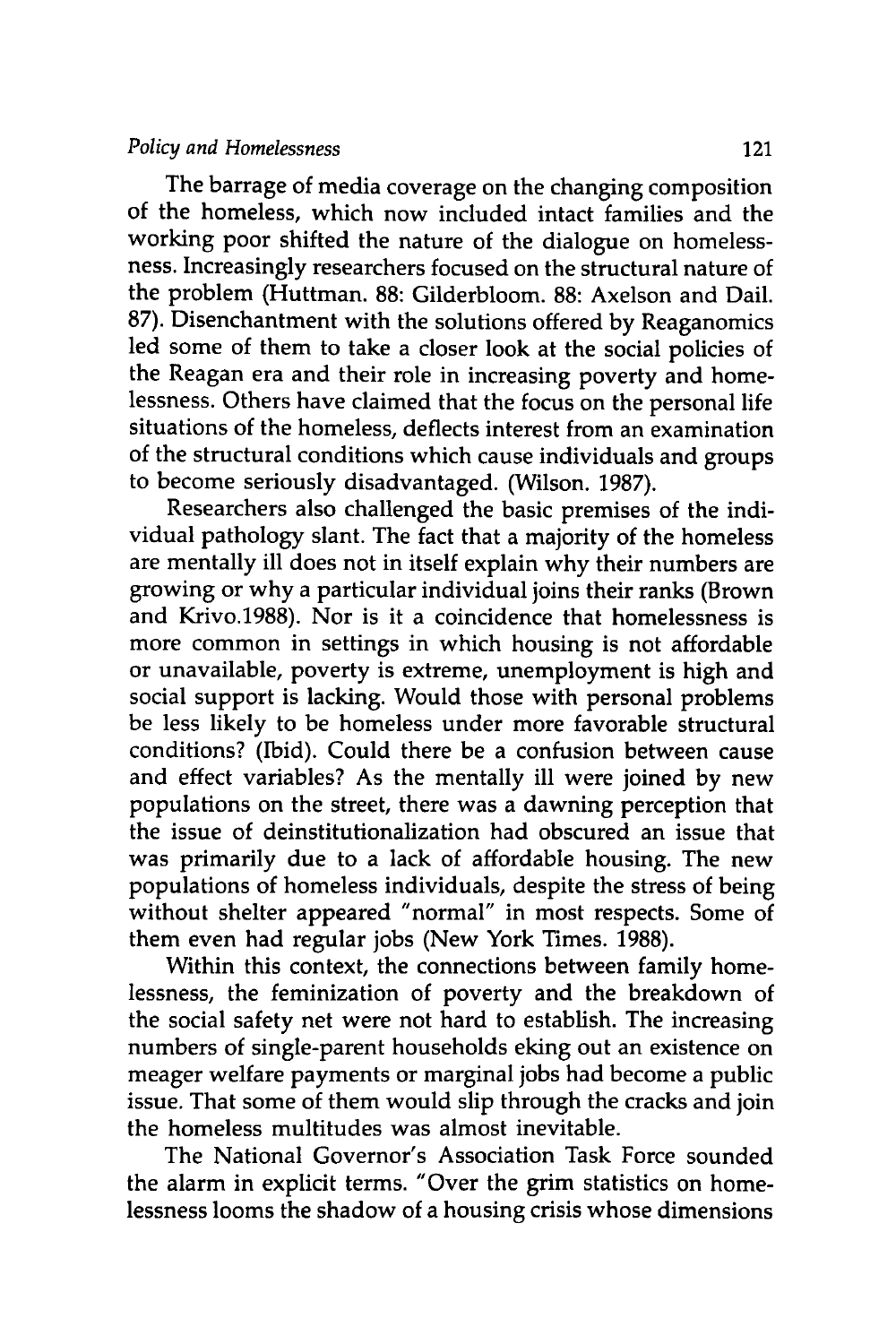are unprecedented in this century... and when one realizes that the major victims **...** are those with the fewest resources to absorb new hardships or to recover in its wake, it is no mystery why the ranks of the homeless continue to swell at the rate of 20% a year or more (National Governors' Association. **1987).** There was an awakening suspicion that the homeless were only the visible tip of a housing crisis that was reaching into the middle-classes.

### Consequences

Despite the very strong evidence that structural factors were behind the surge in homelessness and were at work to both reduce the supply of low-income housing and increase the demand for such housing, the initial public response was to focus on the provision of temporary housing and not on the larger problem. While accumulating evidence lead to the conclusion that for most of the homeless families, homelessness was not a temporary situation (the average length of stay in New York city's shelter system was **233** days), families were housed in barrack like structures and in welfare hotels under extremely unpleasant living conditions (New York Times. **1986b).**

The consequences for homeless families and the taxpayer were disastrous. Some information is available on the linkages between family disruption and homelessness. New Jersey's Division of Youth and Family Services has found that up to 40% of the children placed in foster care were there because housing for the family was not affordable or unavailable (Schwartz, Ferluto and Hoffman. **1988).** Very few studies focus on possible connections between foster home placements and family homelessness, despite assertions **by** advocates for the homeless of the frequency of such outcomes (Middleton-Jeter **1983:** David Crossland. **1989:** New York Times. **1987b).** Tomaszewiez, in a study of **690** children placed in foster care in New Jersey, between January and September **1983,** reported that homelessness was the single most frequent problem experienced **by** such families **(1985).** Reports of the large numbers of children being placed in foster care in New York and New Jersey due to the homelessness of the parents were reported in the New York Times **(1985 b**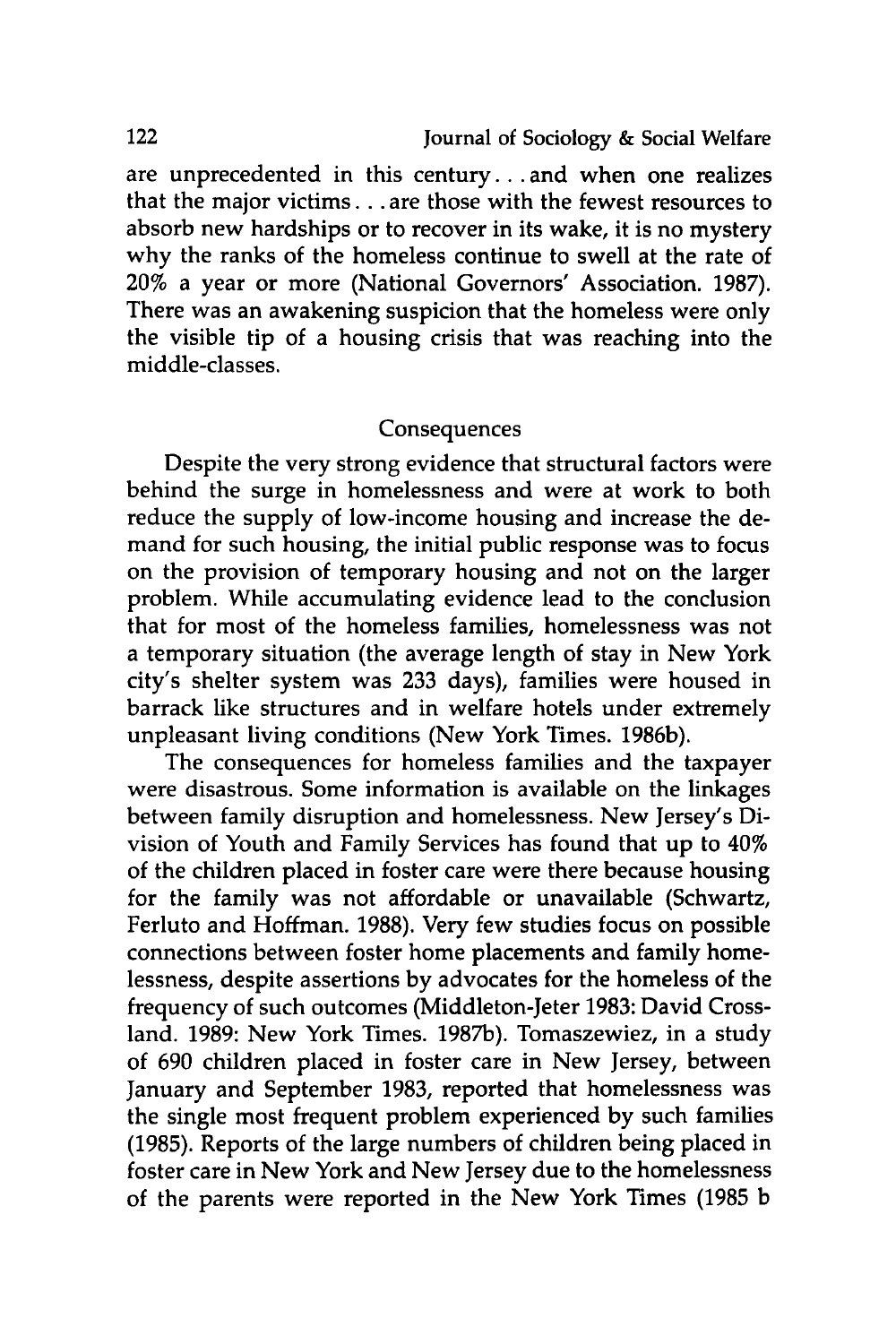and c). **A** recent study of families and individuals seeking help at Travelers Aid agencies in several cities found that the foster care rate of children left behind **by** both families and single individuals was three to six times higher than in the general population (Child Welfare League of America. **1989).** The National Coalition for the Homeless asserted that parents fearing that their children would be placed in foster care, were emergency shelter unavailable, had taken to sleeping in abandoned buildings, cars or even outdoors (New York Times. 1987a).

Early childhood experts warned about the harmful effects of placing children in overcrowded run down hotels in high crime neighborhoods. The human costs to families and children of homelessness has been documented in the literature (Bassuk **E. 1986:** Bassuk and Lauriat. **1986:** Bassuk and Rubin. **1987:** Simpson. Kilduff and Blewett. 1984). Child psychiatrist Robert Coles has described the impact of rootlessness on young children **(1976).** Fears that prolonged stays in 'welfare hotels' could create a new 'underclass' have been expressed **by** several commentators (New York Times. **1987.).** It was feared that these 'hotel' children would grow up to be unskilled and unschooled, a new underclass who were unlikely to enter the mainstream. Kozol's poignant vignettes of families living in the Martinique Hotel drew national attention to the notorious hotels, which had become 20th century recreations of the Poor Houses of the previous century. Health officials warned of cockroach infested hotel rooms that failed to meet the most ordinary health and safety standards. The consequences for homeless children of existing policy responses included health deficits, high infant mortality rates, interrupted schooling and family stress and disintegration (New York times 1986.a: 1987.c).

#### Costs

There is ample evidence to indicate that while existing shelter arrangements for families, while inadequate and harmful to families, are also unkind to the taxpayer. Housing a family of four in a barracks-like shelter in the Bronx, the Roberto Clements Family Shelter cost **\$6,000** a month or nearly **\$80,000** a year. City auditors revealed that Holland Hotel, one of the more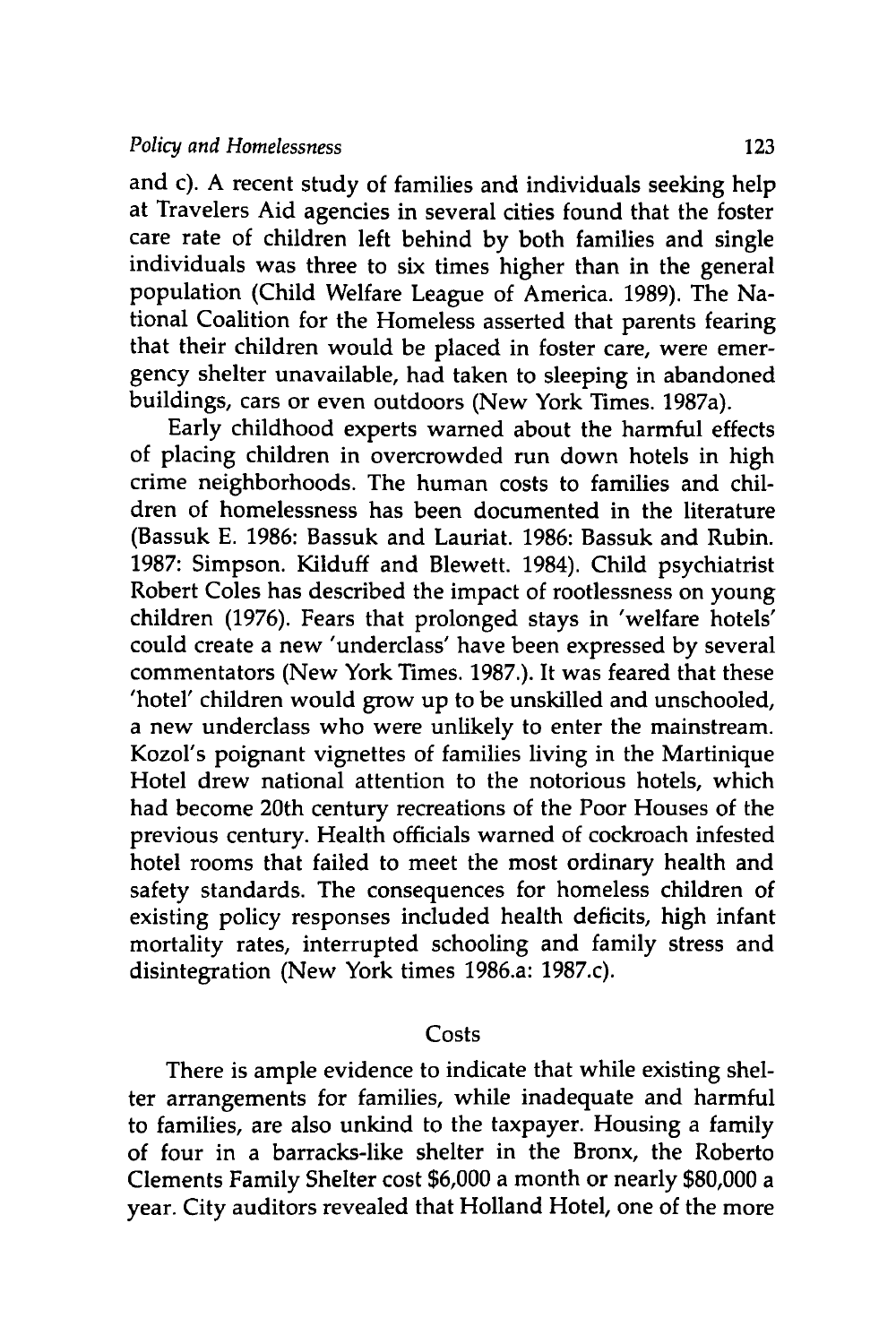notorious welfare hotels had made huge profits of over **50%** a year. The costs of housing homeless families in welfare hotels was approximately **\$35,000** a year (New York Times. 1986.c: **198b.d)** At the same time, the shelter allowance for welfare recipients in New York City was under **\$300** a month. Much of the money for housing poor families was provided through the Aid to Families with Dependent Children's Emergency Assistance Program In **1987,** emergency assistance programs operating in about **28** states provided approximately \$200 million for housing families (Public Welfare. **1989).**

The monetary costs of these policies on an already overburdened foster care system are described **by** a few analysts (Geoglio. **1988:** American Public Welfare Association. **1989).** California which has **50,000** homeless children has already passed legislation which prohibits the placement of children in fostercare if lack of housing is the only reason. No estimates have been made of the costs of placing children in foster homes because of a lack of shelter,. Congressional hearings revealed that in an average state foster parents receive four times as much money per child as the caretaker of a child **(U.S.** Congress. **1983).** Despite the astronomical costs of providing shelter to families over an extended period of time, the state and national response is to treat homelessness as a local problem that requires a short term response.

**Why** then do all level of government persist in spending huge sums of money on solutions that are inadequate, wasteful and eventually destructive to the beneficiaries of aid, as well as the communities in which they live? The answers to these questions are complex and there are no easy responses. Part of the responsibility lies in the fragmented nature of the systems involved in the homeless problem. Housing is not considered a mission of the agencies that have primary responsibilities for the homeless families and children either at the local, state or federal level. Even when money is appropriated for homeless families, restrictions are placed on how, the money can be used. For example, money cannot be spent **by** the welfare department to provide permanent housing, while staggering sums of money can disbursed on "temporary" housing. Neither can the role played **by** ideology be ignored. The focus on the less attractive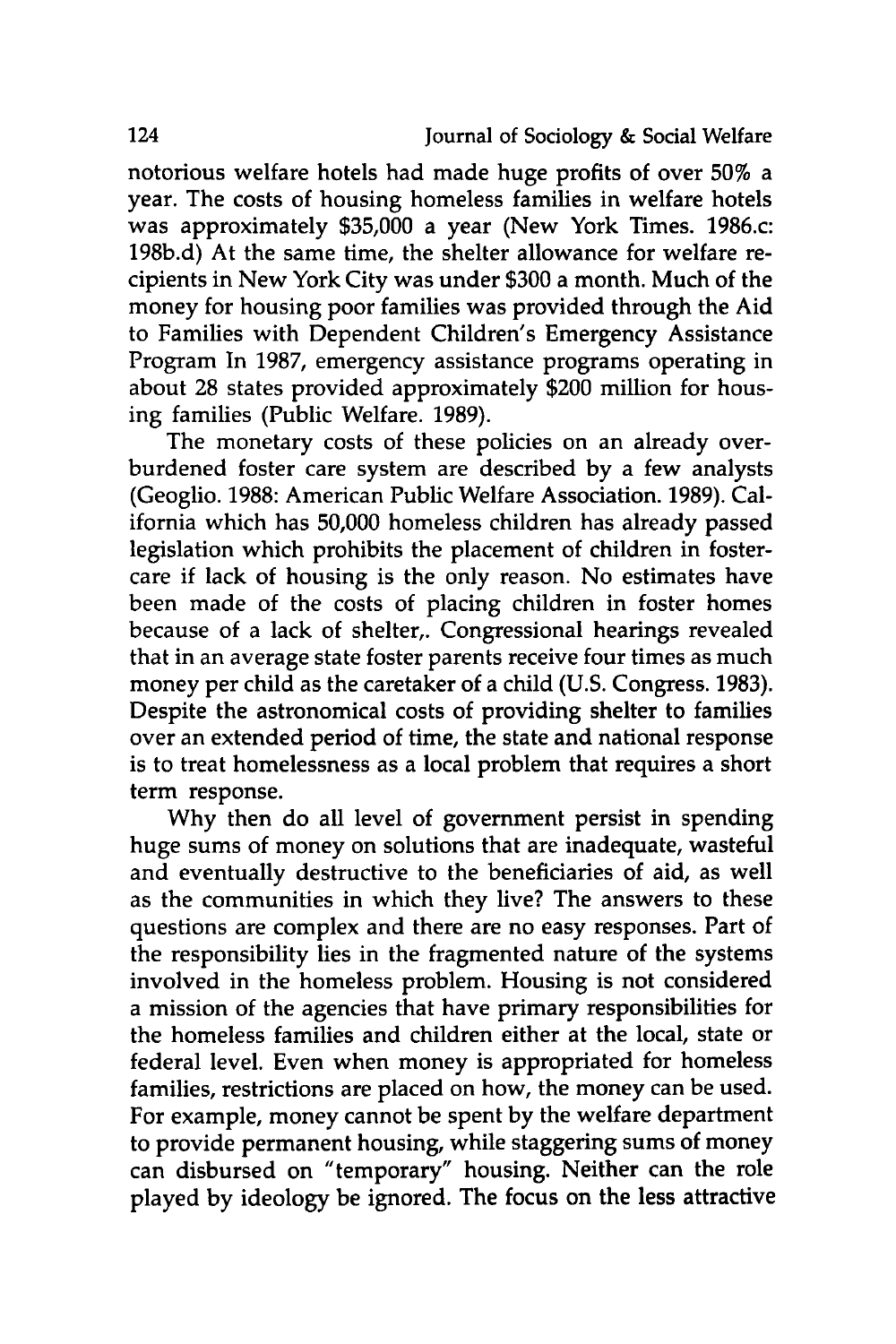features of the homeless, deflects public attention from the critical shortage of low income housing.

# Conclusions

The public debate on homelessness parallels in many ways the ongoing controversy on poverty, its causes and consequences that has existed in the United States for the past three hundred years. There is a reluctance to view it initially as more than a reflection of the inadequacies of the victims themselves. As the numbers of distressed persons swell and a sizeable component of them exhibit characteristics of main-stream populations, there is a search for factors that reside outside the victims themselves. Finally there is an awareness that fundamental restructuring of existing systems is needed if an appreciable impact is to be made on the problem

While the evidence, including rigorous studies would appear to lend support to both the structural and individualistic explanations, a sole focus on the personal inadequacies of the homeless or the structural factors underlying homelessness, will not lead to an amelioration of the problem. An alternative view that incorporates both conceptions is needed.

Homelessness like poverty is not a random phenomenon. The lack of affordable housing hurts the most vulnerable members of a population first; the mentally ill, the substance users and single-parent families. As the housing crisis persists and welfare payments fail to cover the purchase of housing, even those supposedly protected **by** the safety net are struck down. The attacks on the social welfare system during the conservative decade have left huge gaps in the protection afforded these populations. Situational crises such as death, disasters, illness or layoffs will precipitate homelessness among persons who are considered part of the general population.

This perspective recognizes that homelessness is not solely due to failures of the low-income housing market. The role of other systems such as the mental health and income maintenance programs in creating homelessness are also considered. Last but not least, the personal difficulties of some of the homeless are not ignored. Programs that address the needs of the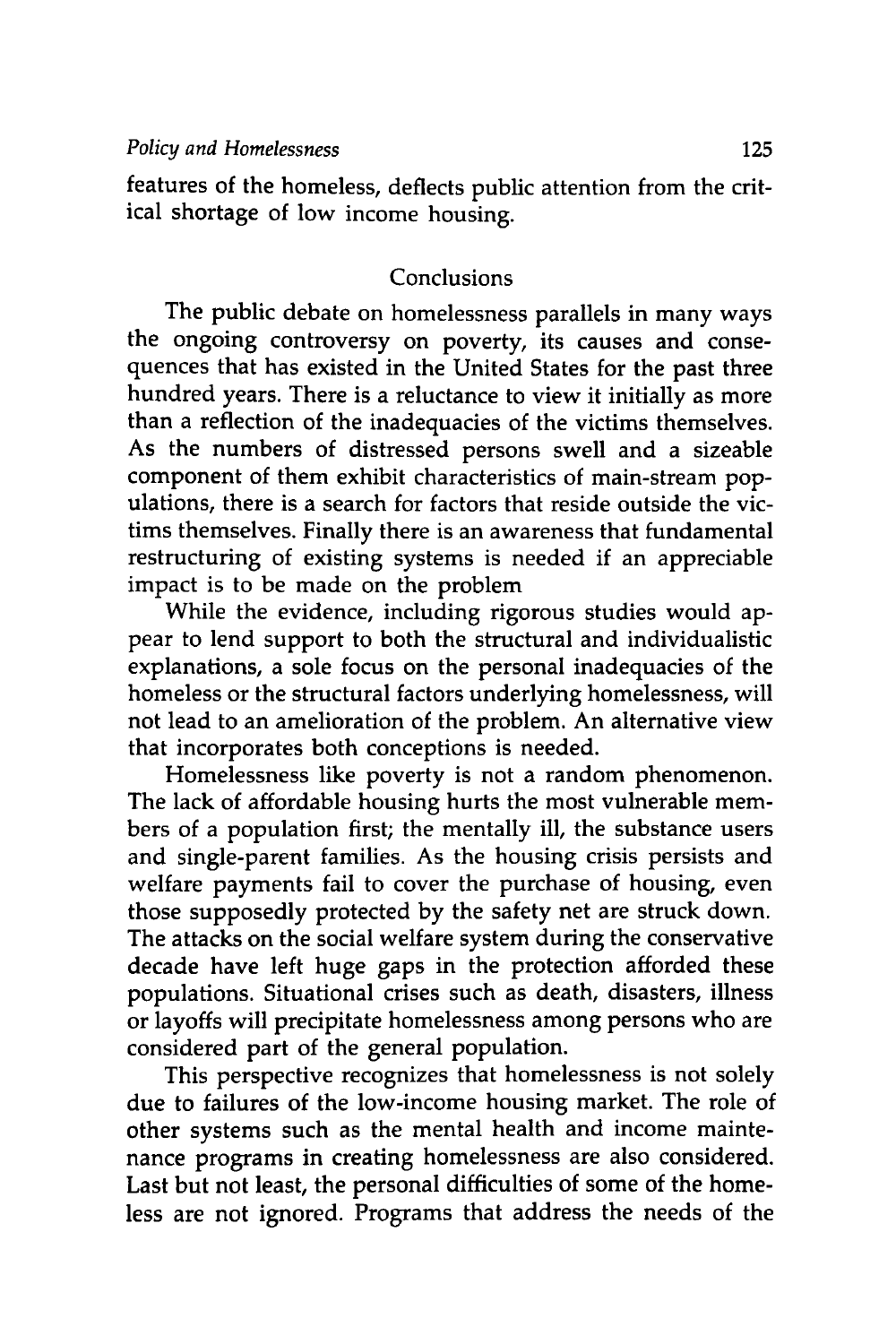mentally ill, substance abusers and dysfunctional families need to be developed.

#### References

- American Public Welfare Association **(1989)** in testimony **by** Marie **A.** Matva on behalf of the APWA before the House sub-committee on Housing and Community Development on the subject of Permanent Housing for the Homeless. March 15th
- Axelson, L. **J** and P. W. Dail. "The Changing Character of Homelessness in the United States". *Family Relations,* **37,** 463-469.
- Bachrach, Leona L. (1984). "Interpreting Research on the Homeless Mentally Ill: Some Caveats." *Hospital and Community Psychiatry* **35: 917-921.**
- Bassuk, Ellen (1984). "The Homelessness Problem." *Scientific American,* **251:** 40-51.
- Bassuk, Ellen **(1986).** "Single Mothers and their Children in Boston Shelters" in **E.** L. Bassuk (ed) *The Mental Health Needs of Homeless Persons, New Direction for Mental Health Services, No. 30.* San Francisco, Jossey Bass Inc.
- Bassuk, Ellen, L. Rubin, and **A.** Lauriat **(1986).** "The Characteristics of Sheltered Homeless Families". *American Journal of Public Health,* **76** (a): **1097- 1101.**
	- **-. (1987).** "A Neglected Population". *American Journal of Orthopsychiatry* **57** (2): **279-286.**
- Brown, Martha **E.** and Lauren Krivo **(1989).** *Structural Determinants of Homelessness in the U.S..* Paper presented at the Annual Meeting of the American Sociological Association, August.
- Children's Defense Fund **(1990).** The Children's Defense Budget. **1990.** Author, Washington. **D.C**
- Child Welfare League of America **(1989).** Testimony before the House subcommittee on Housing and Community Development on the subject of Permanent Housing for the Homeless. March 15th
- Coles, Robert **(1976).** *Uprooted Children,* Pittsburgh, Pa. University of Pittsburgh Press.
- Crossland, David **(1989).** On behalf of the American Bar Association. Testimony before the House sub-committee on Housing and Community Development on the subject of Permanent Housing for the Homeless. March 15th
- Dolbeare, Cushing **(1988)** "The Low-income Housing Crisis and it's Impact on homelessness." Paper presented at the Advisory Committee on Intergovernmental Relations Policy Conference. *Assisting the Homeless in an Era of Retrenchment.* Washington. **D.C.**
- Fischer, Pamela, Sam Shapiro, William R. Breakey, James **C.** Anthony, and Morton Kramer **(1986).** "Mental Health and Social Characteristics of the Homeless: A Survey of Mission Users." American Journal of Public Health **76:519-523**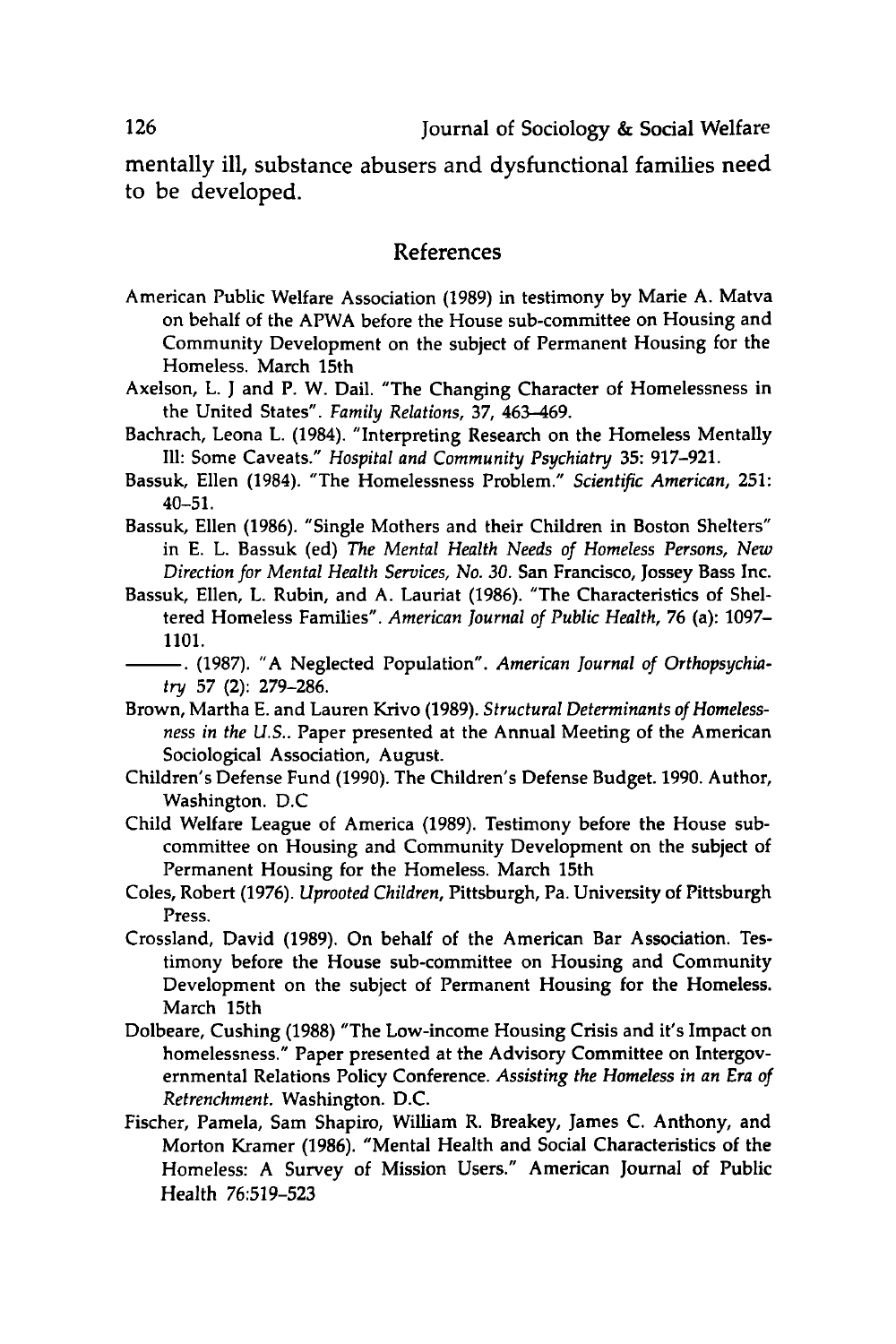Glider, George **(1981).** *Wealth and Poverty.* Basic Books, New York

- Gioglio, Gerald R. and Ronald Jacobsen **(1986).** *Homelessness in New Jersey: A Study of Shelters, Agencies and the Clients they Serve.* Trenton, New Jersey, also, Gioglio. **G (1989).** "Homelessness in New Jersey: The Social Service Network and the People Served" In Momeni.
- Gilderbloom, John **I.** and Appelbaum, Richard P. **(1988).** *Rethinking Rental Housing.* Philadelphia, Temple University Press.
- Huttman, Elizabeth **(1988).** "Homelessness as a Housing Problem in an Inner City in the **U.S."** in *Affordable Housing and the Homeless.* ed. Jurgen Friedrichs, Berlin, Walter de Gruyter. **pp. 157-174**
- Katz, **(1990)** *The Undeserving Poor.* Pantheon. New York, **1990.**
- Kircheimer, Donna, Wilson. "Determinants of New York City Policy on Homeless Families". *New York Political Science Association,* April **3, 1987.**
- Kozol, Jonathan **(1988).** *Rachel and her Children.* Crown, New York.
- Lipton, Frank R., Albert Sabatini, and Steven **E.** Katz **(1983).** "Down and Out in the City: The Homeless Mentally **Ill."** *Hospital and Community Psychiatry.* 34: **817-821.**
- Main **(1986).** "The Homeless Families of New York" *The Public Interest.* **p. <sup>3</sup>**
- McChesney, Kay **(1988).** "Absence of a Family Safety Network for Homeless Families". Paper presented at the annual meeting of the *American Sociological Association* in San Francisco, Dec. 15th.
- Meade, Lawrence **(1986).** *Beyond Entitlement: The Social Obligations of Citizenship* Free Press, New York.
- Middleton-Jeter **(1983).** Testimony before the sub-committee on Children, Youth and Families. **U.S.** House of Representatives, 98th Congress, 1st session. 12th session, **U.S.** House of Representatives.
- Murray, Charles (1984). *Loosing Ground: American Social Policy.* **1950-1980.** N.Y. Basic Books.
- National Governor's Association **(1987)** Proceedings of Annual Conference.
- New York Observer. **(1991)**
- New York Times (1985.a). May 26th, XI, 14:5.
- New York Times **(1985.b).** November 20th, **11, 3:3.**
- New York Times (1985.c). November 4th, **11, 1:1.**
- New York Times (1986.a). March **7, 11, 3:5.**
- New York Times **(1986.b).** June **10, 11, 3:1.** New York Times (1986.c). November 19th.
- New York Times (1987.a). February 7th, **11,** 1:2
- New York Times **(1987.b).** April **26,** XI, **17:1 .**
- New York Times (1987.c). July 9th.
- New York Times **(1987.d). July** 12th, IV, **5.**
- New York Times (1987.e). July **16, 11,** 1:2.
- New York Times **(1988).** Dec. **9, 1, 1:1.**
- Public Welfare (editorial) **(1989).** "Housing the Poor". Public Welfare, Winter, **p 9.**